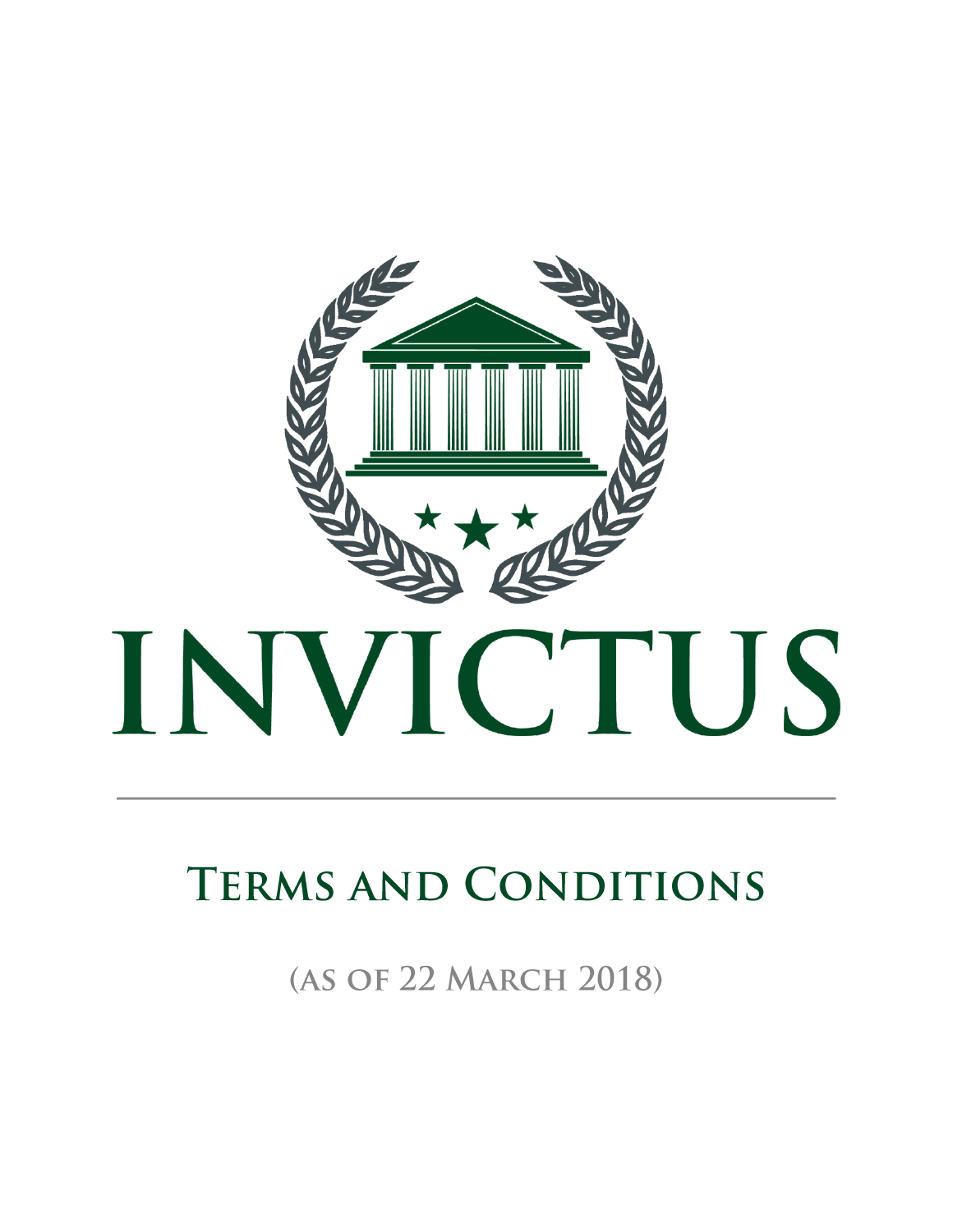## **Article 1: Liability**

Invictus Student Association (hereinafter: "the Association") assures that the Association is not collecting any money or any type of contribution from the amount the participating student (hereinafter: "participant") provides us for their registration for an event. All the services the Association proves are on a voluntary basis. For these reasons:

- a. The Association or its Board Members cannot be held responsible for any type of monetary claim in the context of the event the participant is signing up for. The sole exception to this being the obligation of the Association to register the participant.
- b. As the services are provided free of charge and on a voluntary basis, in cases of cancellation by the participant, the Association cannot be in any way held liable.
- c. The participant shall have a right to request a refund from the Event organizers only where it is allowed under the relevant Event's Terms and Conditions.
- d. Nothing in these terms and conditions exclude the individual liability of Board Member for conduct that is contrary to the aims and purpose of the Charter of the Association.

## **Article 2: Use of Personal Data**

The Association respects the participant's privacy and acknowledges that the participant's personal data is important to him/her. For these reasons:

- a. The Association shall use the data provided only for facilitating the participation of the participant in the selected event.
- b. When the participant provides details through contact forms and other forms, such information will be kept confidential, unless otherwise supported by the participant's explicit consent.
- c. The Association reserves the right to transfer the participant's data in an anonymised form to sponsors for statistical and financing purposes.

## **Article 3. Media**

a. The Association reserves the right to use any video or photo footage from the events it organizes for its website, social media platforms and further promotion of the event and/or for archival purposes.